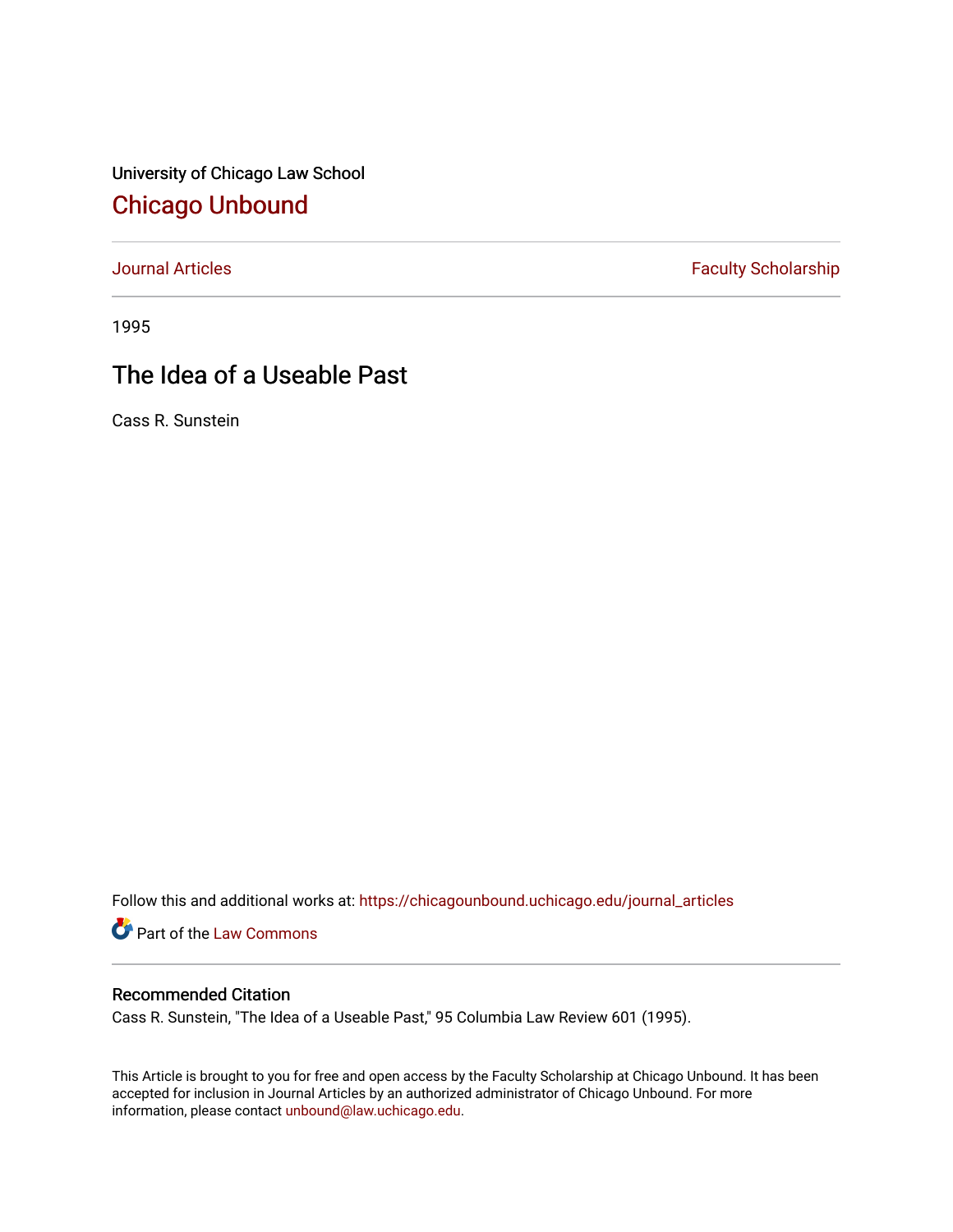## THE IDEA OF A USEABLE PAST

## *Cass* R. *Sunstein\**

When historians write about historical issues associated with the American Constitution, what is their goal? What are they trying to *do?* At one stage the answer was simple: Offer an accurate description of the facts. If it turns out that the Framers were good democrats attempting to discipline potentially evil representatives by reference to the will of the assembled people, the historian should simply announce that (happy) fact. If, on the other hand, the facts show that the Framers were manipulative, self-interested aristocrats seeking to limit the power of the public, the historian's job is to say so.

It is now much disputed whether and to what extent this conception of the historian's role can be sustained.1 Of course there is no view from nowhere; of course we all stand somewhere. Perhaps any historical account, offered by someone in a particular time and place, will reflect current preoccupations and potentially controversial assumptions. To say the least, it is hard to avoid forms of selectivity in dealing with the past. This possibility should certainly not be read for more than it is worth.<sup>2</sup> No one ought to doubt that nations, including the United States, have had a past; no one should doubt that there are really facts to which any historical account must attempt to conform. But human beings see history through their own filters, including their own assumptions, and the result is, inevitably, something other than unmediated access to what happened before. Whether this is a serious obstacle to the traditional understanding of the historian's task is a large and disputed question.

The traditional constitutional lawyer<sup>3</sup> tends to view the historian's role in pretty conventional terms, as a search for "the facts."4 Often historians have been sharply critical of constitutional history as done by constitutional lawyers; when they are, they tend to see the constitutional lawyer as an advocate, or as a debased historian, mining the past for insights

3. By this term I mean to refer not only to judges and lawyers involved in constitutional law, but also to academic lawyers involved in constitutional argument.

<sup>\*</sup> Karl **N.** Llewellyn Professor ofJurisprudence, University of Chicago. I am grateful to Akhil Amar, Elena Kagan, Larry Lessig, David Strauss, **G.** Edward White, Gordon Wood, and especially Richard Ross for helpful comments on a previous draft.

**<sup>1.</sup>** See Peter Novick, That Noble Dream: The "Objectivity Question" and the American Historical Profession 1-17 (1988).

<sup>2.</sup> SeeJoyce Appleby et al., Telling the Truth About History (1994); Gordon **S.** Wood, The Losable Past, The New Republic, Nov. **7,** 1994, at 46 (book review). On similar issues in philosophy, involving the consequences of critiques of metaphysical realism, see Hilary Putnam, Renewing Philosophy 180-200 (1992).

<sup>4.</sup> Martin Flaherty seems not to be an exception, especially insofar as he challenges historical writing for being untrue to the facts or selective about them. See Martin **S.** Flaherty, History "Lite" in Modern American Constitutionalism, 95 Colum. **L.** Rev. **523, 552-53 (1995).**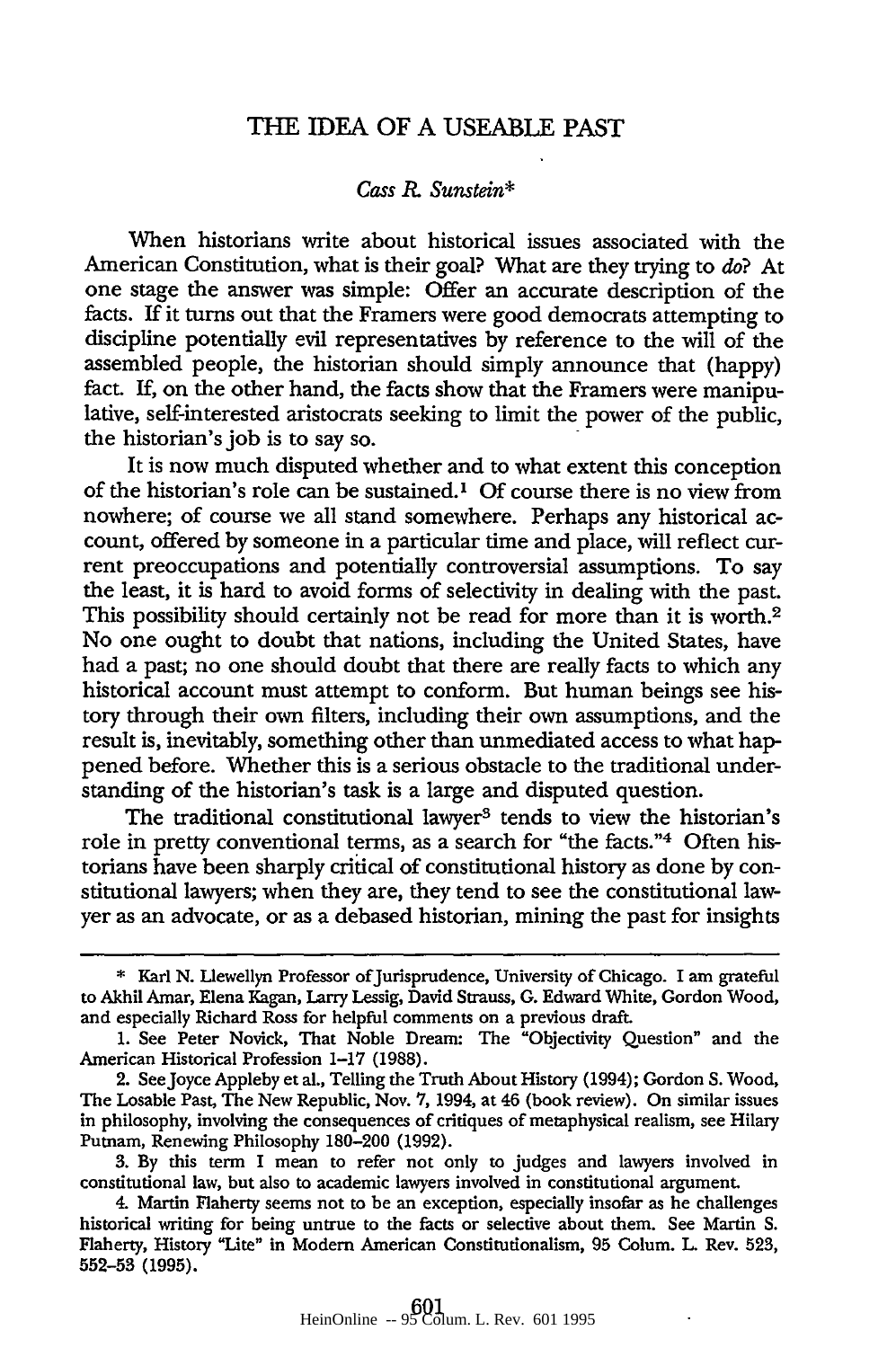congenial to the lawyer's political convictions.5 One of my prime purposes here is to respond to historians who think of the historically-inclined constitutional lawyer in these terms. What I want to suggest is that the historian and the constitutional lawyer have legitimately different roles. The constitutional lawyer interested in history need not be a politically motivated scavenger of real historical work, but a different sort of creature altogether, with a special and not dishonorable function.

In short, the constitutional lawyer thinking about constitutional history has a particular purpose and a recognizable project, and what a constitutional lawyer finds from history may, for legitimate reasons relating to that purpose and that role, be quite different from what a historian finds there. This does not reduce the constitutional lawyer to a mere advocate. But it does mean that the function of the constitutional lawyer, even if historically inclined, is properly and unembarrassingly distinctive.

Nothing in what I have said, or will say, denies that the constitutional lawyer owes certain duties of fidelity to the past. The constitutional lawyer should not claim that the history supports a particular view when it does not. The history can falsify much of what the constitutional lawyer might seek to say, at least if the constitutional lawyer genuinely cares about history. History imposes constraints on the lawyer as well as the historian.

If they are reflective, however, many constitutional lawyers will happily acknowledge that they see their task not as uncovering the "facts," and not as simply describing what happened, but instead as interpretive in something like Ronald Dworkin's sense of that term.<sup>6</sup> On this view, constitutional lawyers, unlike ordinary historians, should attempt *to make the best constructive sense out of historical events associated with the Constitution.* They do owe a duty of "fit" to the materials;<sup>7</sup> they cannot disregard the actual events, which therefore discipline their accounts. But they also try to conceive of the materials in a way that makes political or moral sense, rather than nonsense, out of them to current generations.

Everyone can see that the political or moral commitments of the consitutional lawyer are an omnipresent part of the constitutional lawyer's constitutional history.8 Why is this? Is it an embarrassment, or does

**<sup>5.</sup>** See Flaherty, supra note 4; Daniel T. Rodgers, Republicanism: The Career of a Concept, 79J. Am. Hist. 11, **33** (1992); **G.** Edward White, Reflections on the "Republican Revival": Interdisciplinary Scholarship in the Legal Academy, 6 Yale J.L. & Human. 1 (1994).

<sup>6.</sup> See Ronald Dworkin, Law's Empire 49-55 (1986) (describing interpretive nature of law). Dworkin is not. however, speaking of the use of history, and on Dworkin's view of constitutional law, the history behind a provision appears to be barely relevant. **I** do not mean to endorse Dworkin's view of constitutional interpretation; see Cass R. Sunstein, Incompletely Theorized Agreements, Harv. L. Rev. (forthcoming 1995); Cass R. Sunstein, Legal Reasoning and Political Conflict ch. **3** (1994) (unpublished manuscript, on file with author).

**<sup>7.</sup>** See Flaherty, supra note 4, at **580-81.**

**<sup>8.</sup>** As emphasized in White, supra note **5.**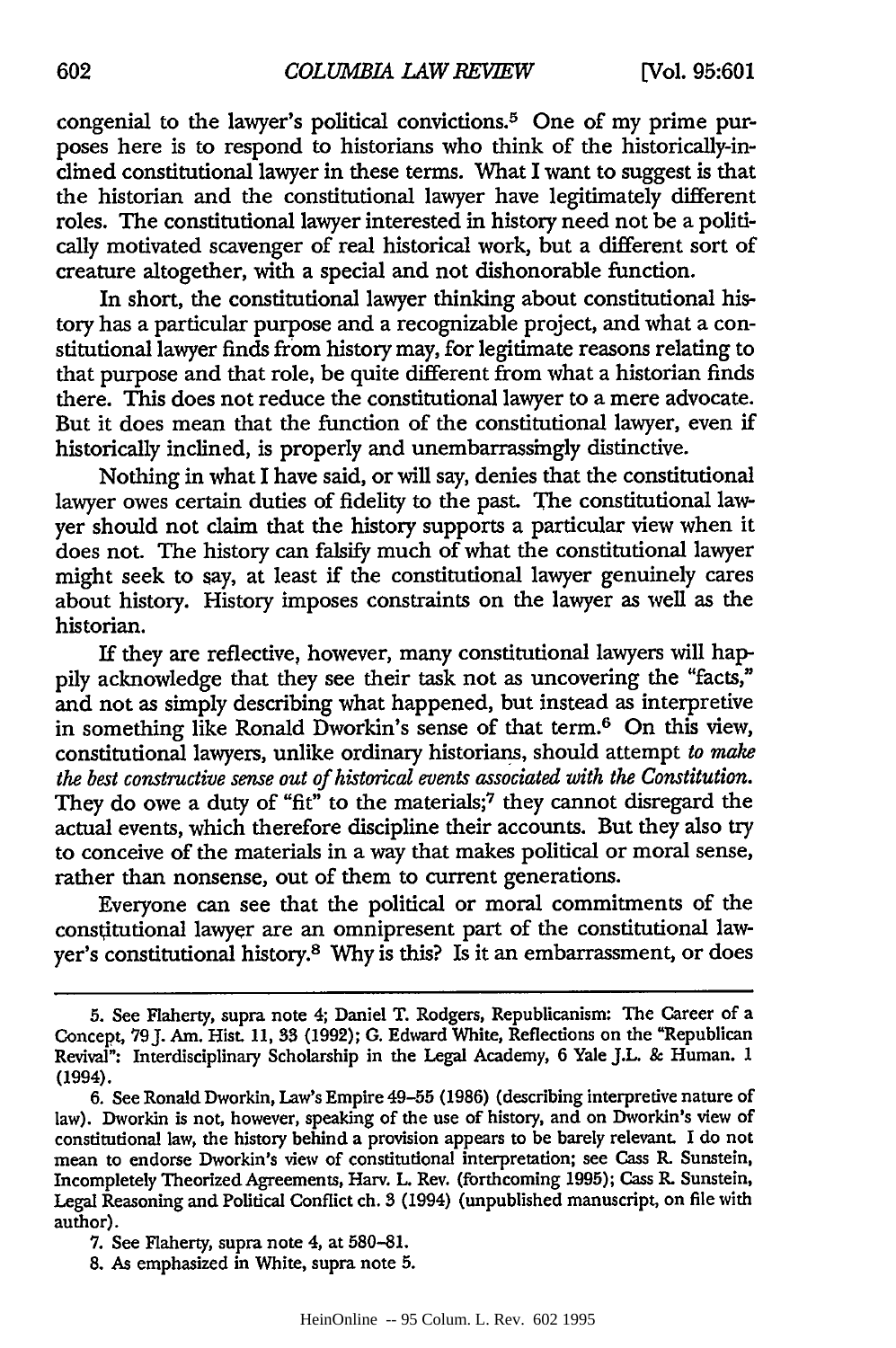it reveal something disturbing or untoward? I do not think so. Political or moral commitments play a role because of the interpretive nature of the lawyer's enterprise, which involves showing how the history might be put to present use. I think that this interpretive enterprise is typified, for example, in Bruce Ackerman's work, though Ackerman often writes as if he were simply describing the facts.9 I also think that this interpretive enterprise is far from mere advocacy. The distinction requires more elaborate treatment than I can offer here. For the moment, let me simply suggest that the true advocate begins with a preestablished conclusion, is interested only in persuasion, and allows his political convictions to dominate everything that he says, whereas the historically-inclined constitutional lawyer is interested in truth, and owes duties of objectivity and fairness to the materials that he invokes.<sup>10</sup>

With this in mind we come to the idea of a *useable past*.<sup>11</sup> This idea points to the goal of finding elements in history that can be brought fruitfully to bear on current problems. The search for a useable past is a defining feature of the constitutional lawyer's approach to constitutional history. It may or may not be a part of the historian's approach to constitutional history, depending on the particular historian's conception of the historian's role. The historian may not be concerned with a useable past at all, at least not in any simple sense. Perhaps the historian wants to reveal the closest thing to a full picture of the past, or to stress the worst aspects of a culture's legal tradition; certainly there is nothing wrong with these projects. But constitutional history as set out by the constitutional lawyer, as a participant in the constitutional culture, usually tries to put things in a favorable or appealing light without, however, distorting what actually can be found.

Is the constitutional lawyer's approach—as I am describing it here cynical, or dishonest, or debased, or reflective of a form of "history lite"? The question cannot be answered in the abstract. Sometimes the charge of cynicism, dishonesty, debasement, or "liteness" is entirely warranted. For example, it is familiar to find a constitutional lawyer reading history at a very high level of abstraction ("the Framers were committed to freedom of speech") and concluding that some concrete outcome follows for us ("laws regulating obscenity are unconstitutional"). This use of history is not honorable. It is a bad version of formalism-the pretense that concrete cases can be resolved by reference to general propositions, when in fact some supplemental value judgments are required.<sup>12</sup>

**<sup>9.</sup>** See **1** Bruce Ackerman, We the People (1991).

**<sup>10.</sup>** On how the notion of objectivity might be maintained despite the inevitability of a form of selectivity, see Putnam, supra note 2, at 180-200.

<sup>11.</sup> See Akhil R. Amar, Of Sovereignty and Federalism, **96** Yale LJ. 1425 (1987).

<sup>12.</sup> An honorable species of formalism is defended in Frederick Schauer, Playing By the Rules 229-33 (1991); this species of formalism calls for adherence to the literal text of legal materials.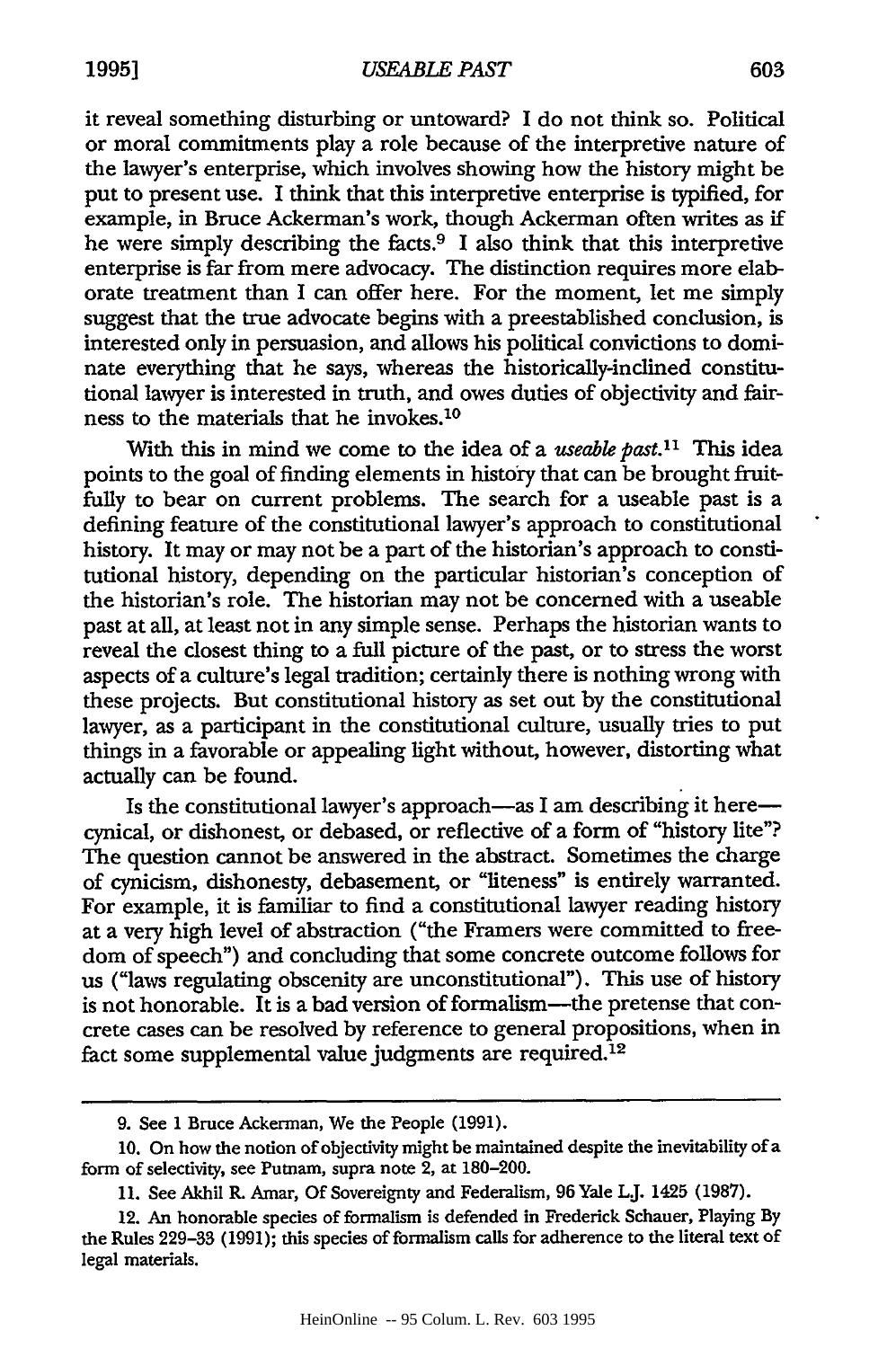Moreover, constitutional lawyers, preoccupied with the idea of a useable past, may draw from history a lesson that comes pretty much entirely from their own political commitments, and not at all from the history itself. Certainly this is true of some of Robert Bork's use of history.<sup>13</sup> Bork's particular understanding of the so-called Madisonian dilemma would not be appealing to Madison; consider Bork's suggestion, which Madison would not find even plausible, that "majorities are entitled to rule, if they wish, simply because they are majorities."<sup>14</sup> Some of John Hart Ely's use of history--to support a "process-perfecting" conception of judicial review-probably belongs in this category as well.<sup>15</sup>

On the other hand, constitutional lawyers should not argue that the Constitution requires whatever they think a good constitution would say, and as a way of disciplining legal judgment, constitutional lawyers should look to history as a part of constitutional interpretation. Hence there is nothing at all dishonorable in the idea that constitutional lawyers should try to identify those features of the constitutional past that are, in their view, especially suitable for present constitutional use. The American constitutional culture gives special weight to the convictions of those who ratified constitutional provisions, and though I cannot fully defend the claim here, I believe that this interpretive practice is legitimate. Constitutional law is based on ideas about authority, not just on ideas about the good or the right. Constitutional history16 provides a way of constraining legal judgments, invoking a set of provisions with at least some kind of democratic pedigree, and providing a shared set of materials from which judicial reasoning can proceed.<sup>17</sup>

Nothing in these remarks is inconsistent with the proposition that much in our constitutional history is bad and no longer useable. Some aspects of constitutional history that are of considerable importance to

- 14. Bork, The Tempting of America, supra note **13,** at 139.
- 15. See John H. Ely, Democracy and Distrust 77-101 (1980).
- 16. In this regard Flaherty rightly points to the importance of consulting the primary sources, and of understanding the best and most recent work by historians. See Flaherty, supra note 4, at 553-56.

17. See David A. Strauss, Common Law Constitutional Interpretation (1994) (unpublished manuscript, on file with Columbia Law Review). Of course there remains the question of deciding at what level of generality the history is to be read. If read at a high level, the history could authorize any decision at all; if read at a very low level, the result would probably be useless for current problems. It follows that some kind of intermediate course will make best sense, though I can hardly discuss this complex issuethe issue of "how to read" the past for constitutional purposes-in this space. Doubts about the possibility of the historical enterprise-how can we know what long-dead people really meant? how can we possibly reconstruct their world?-seem to me overstated in principle; but whether or not they are overstated, such doubts are hard for the constitutional lawyer to entertain. For better or for worse, the lawyer participates in a culture in which historical arguments are important, and it is therefore unhelpful to throw up one's hands.

**<sup>13.</sup>** See Robert H. Bork, Neutral Principles and Some First Amendment Problems, 47 Ind. LJ. 1 (1971); see also Robert H. Bork, The Tempting of America (1990) [hereinafter Bork, The Tempting of America].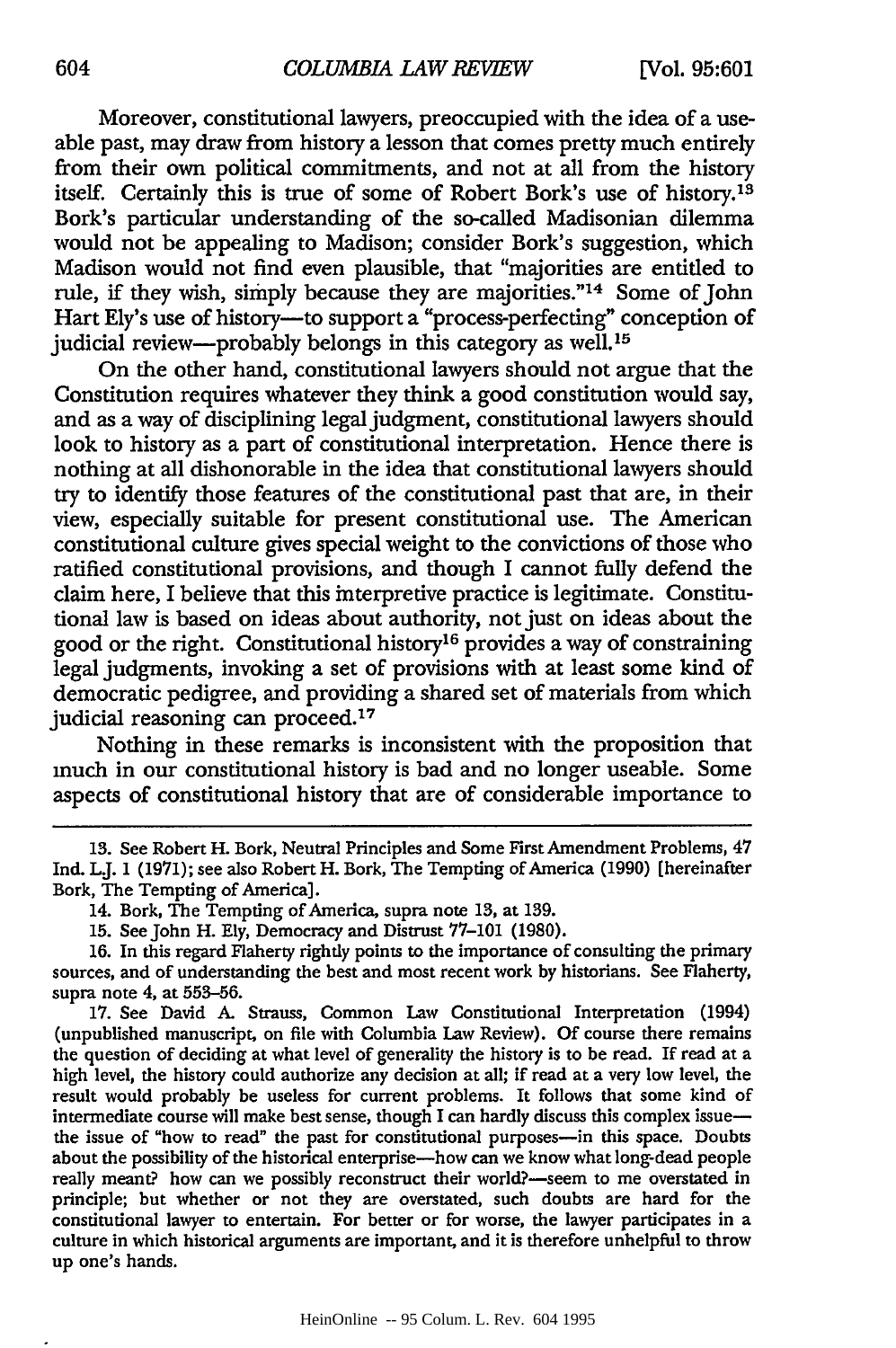constitutional historians may not be so useful for constitutional lawyers. Slavery was of course accepted in the Founding period; the Framers' conception of free speech was almost certainly much narrower than anyone would find reasonable today; the Framers' conception of equality would permit forms of discrimination that the Supreme Court would unanimously condemn. It is undoubtedly worthwhile for people to explore old and sometimes unacceptable understandings for purposes of grasping our own constitutional past.

What I am suggesting is that the constitutional lawyer, thinking about the future course of constitutional law, has a special project in mind, and that there is nothing wrong with that project.<sup>18</sup> The historian is trying to reimagine the past, necessarily from a present-day standpoint, but subject to the discipline provided by the sources and by the interpretive conventions in the relevant communities of historians. By contrast; the constitutional lavyer is trying to contribute to the legal culture's repertoire of arguments and political/legal narratives that place a (stylized) past and present into a trajectory leading to a desired future. On this view, the historically-minded lawyer need not be thought to be doing a second-rate or debased version of what the professional historians do well, but is working in a quite different tradition with overlapping but distinct criteria.

My own interest in constitutional history'9 has largely stemmed from an effort to re-evaluate two understandings common in the last generation: that the Framers were principally or exclusively concerned with the protection of preexisting private rights (the so-called Lockean ac $count^{20}$ , or that they sought instead to set out the terms for interestgroup struggle (the so-called pluralist  $account^{21}$ ). These understandings are quite inadequate.<sup>22</sup> The Framers were republicans, and they were republicans in the distinctive sense that they prized civic virtue and sought to promote deliberation in government—deliberation oriented toward right answers about the collective good. We cannot understand our constitutional heritage without resort to these points.

Republicanism, thus understood, does not stand opposed to liberalism, and indeed the opposition between republicanism and liberalism

<sup>18.</sup> I am very grateful to Richard Ross for helpful discussion of the thoughts in this paragraph.

<sup>19.</sup> See Cass R. Sunstein, The Partial Constitution 17-39, 123-61 (1993); Cass R. Sunstein, Beyond the Republican Revival, **97** Yale LJ. 1539 (1988); Cass R. Sunstein, Interest Groups in American Public Law, **38** Stan. L. Rev. **29** (1985). Historical claims also play a central role in Lawrence Lessig & Cass R. Sunstein, The President and the Administration, 94 Colum. L. Rev. 1 (1994).

<sup>20.</sup> See Louis Hartz, The Liberal Tradition in America **3-20** (Harcourt Brace Jovanovich 1991) (1955).

<sup>21.</sup> See Robert A. Dahl, A Preface to Democratic Theory 4-32 (1963).

<sup>22.</sup> The best demonstrations are Gordon S. Wood, The Creation of the American Republic: 1776-1787 (1969); Gordon S. Wood, The Radicalism of the American Revolution (1992).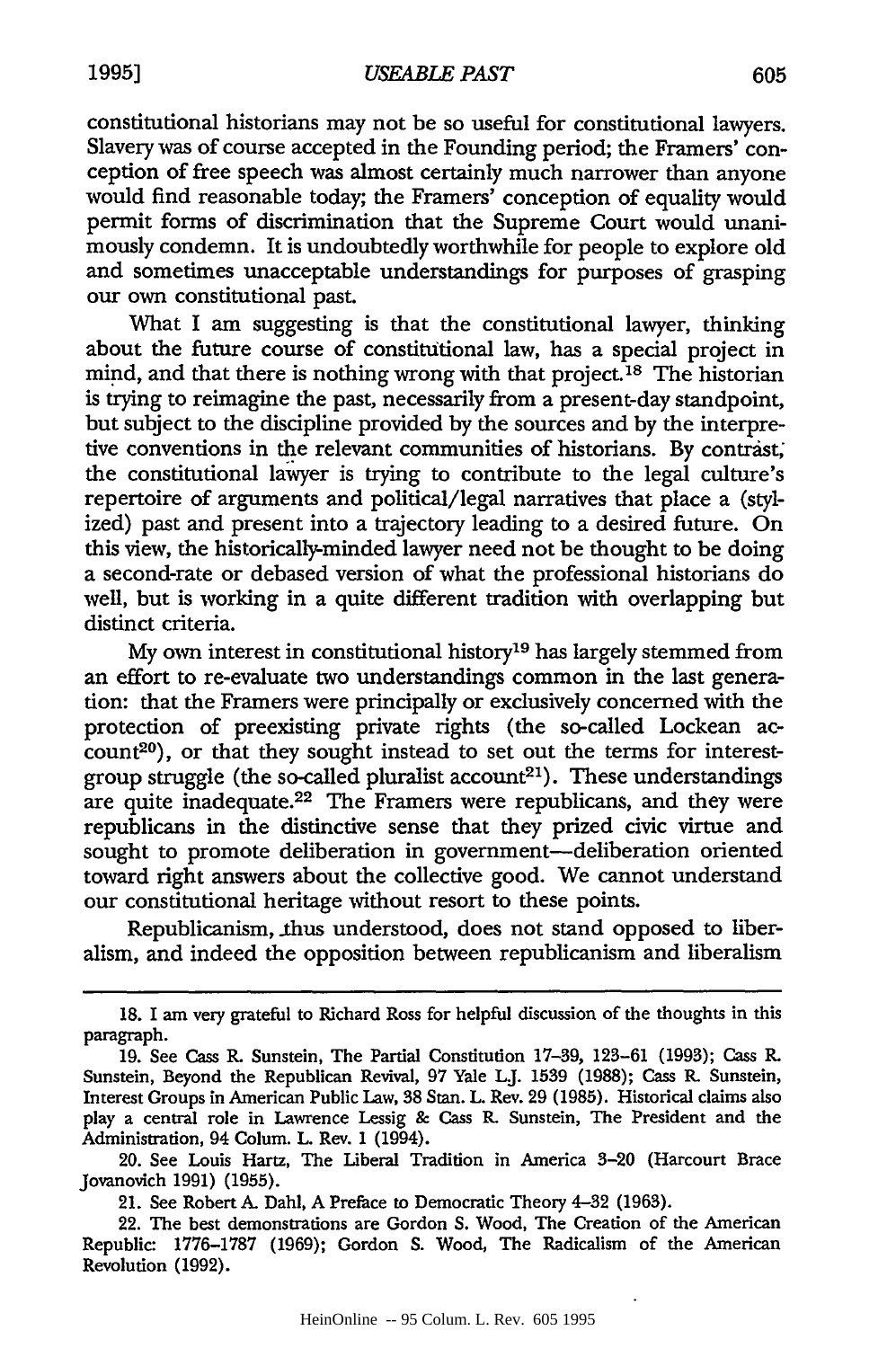has been quite damaging to the academic study of law (and to the profession of history as well).<sup>23</sup> But republicanism is sharply opposed to interest-group pictures of governance. It favors instead a conception of deliberative democracy. For constitutional lawyers as well as historians, this is a matter of considerable importance. It bears on how we think about the Founding document and it also relates to, though it certainly does not resolve, a range of concrete constitutional controversies.

**Of** course the republican tradition, in some of its incarnations, has been associated with unappealing and unusable ideals-exclusion of women, militarism, lack of respect for competing conceptions of the good, and more. But the commitment to deliberative democracy is not logically connected with those unappealing ideals; indeed, as an abstraction it is in considerable tension with them. Constitutional lawyers who are interested in republicanism need not be embarrassed by its contingent historical connection with unjust practices. Nearly all traditions, and nearly all expositors of traditions, can be shown to have had blind spots, and this does not mean that it is wrong to attend to traditions and to their best expositors.

To be sure, there is a freestanding, nonhistorical argument for deliberative democracy as a central political ideal.<sup>24</sup> But for constitutional lawyers, the argument for deliberative democracy should be interpretive (in the sense I have described) rather than freestanding. That argument draws substantial support from historical understandings. **All** this leaves open a wide range of questions, to say the least; but I think that it helps to explain the interest in republicanism as an historical phenomenon from the standpoint not just of historians, but also of constitutional lawyers in particular. I think that it also helps explain why the constitu-

To say this is not to deny that some republicans emphasized some goals that some liberals tend to view skeptically. Some liberals, for example, emphasize the likely role of self-interest in politics, whereas some republicans stress pre-modern ideas involving corruption in government and the concept of "virtue." See White, supra note 5, at 7. But these differences of emphasis should not be taken to suggest that the liberal and republican traditions are at war or even distinguishable. Better antonyms to republicanism are interest-group pluralism and conceptions of politics that see protection of private rights as the sole purpose of constitutional structure.

24. See, e.g., Joshua Cohen, Deliberation and Democratic Legitimacy, *in* The Good Polity 17, 18-26 (Alan Hamlin & Philip Pettit eds., 1990); Jürgen Habermas, Three Normative Models of Democracy, **1** Constellations 10 (1994).

<sup>23.</sup> Liberalism and republicanism are opposed, for example, in White, supra note 5, and Rodgers, supra note 5. Rodgers in particular identifies liberalism with an "inability to imagine politics as anything other than interest group pluralism," and as committed to "procedural neutrality." These understandings of liberalism, found in much historical work, are extremely odd, and based at most on certain strands in liberalism. Those strands should hardly be identified with the liberal tradition itself. Mill, Rawls, and Raz, for example, thoroughly reject these ideas, and reject them because of their understanding of what liberalism entails. See John Smart Mill, Considerations on Representative Government (Gateway Editions 1962) (1861); John Rawls, A Theory of Justice (1971); Joseph Raz, The Morality of Freedom (1986).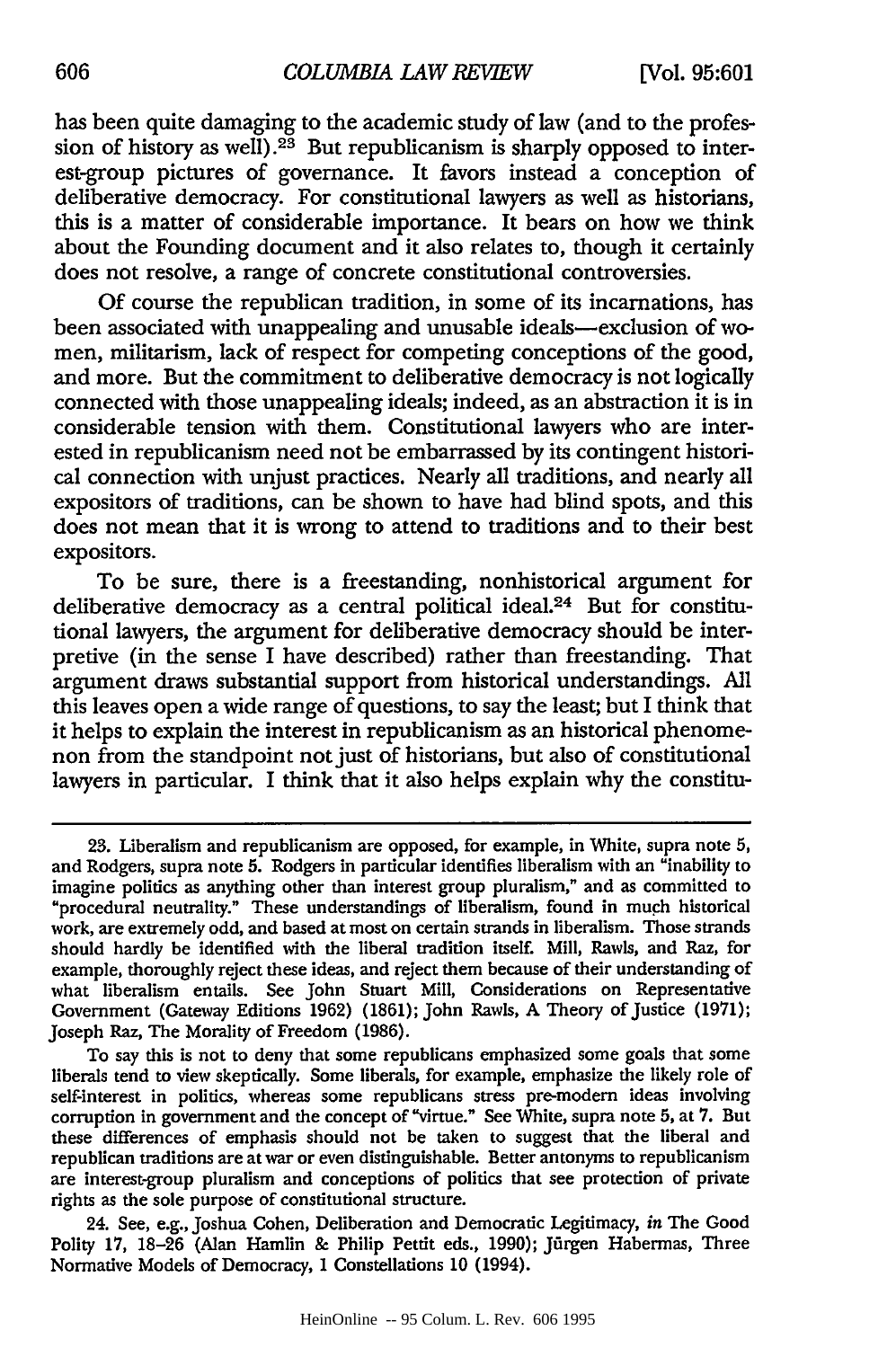tional lawyer's conception of republicanism need not entirely track that of the historian.

In his instructive article, Flaherty does not contest the view that the Framers were republicans in a distinctive sense, nor does he challenge the claim that the Framers sought to promote deliberation in **govern**ment. Insofar as he discusses my views, Flaherty's principal argument is that I have stressed the Framers' emphasis on political deliberation at the expense of their concern about rights and, in particular, about natural rights. This is an important and complex issue, and it is good to see the issue raised at the level of both historical understanding and constitutional theory.25 By way of response, I offer a few brief remarks here, intended not to resolve this complex issue, but to point to some directions for future inquiry.

**Of** course the Framers were committed to rights, and of course they sometimes spoke in terms of natural rights. No eighteenth-century American or British republican opposed rights, or saw the slightest tension between his commitment to republicanism and his commitment to rights. But-my first point-many of the rights that the Framers prized were in fact a precondition for political liberty and thoroughly understood as such.26 The right to freedom of speech is the best example, but it is complemented by the right to ajury trial, the right to bear arms, the right to private property, and much more. To this extent, an emphasis on rights, and even natural rights, is not inconsistent with the emphasis on deliberative democracy as a conception of republicanism. On the contrary, a properly-functioning deliberative democracy prizes rights. The Framers well understood this point.

As Flaherty shows, the Framers did not believe that all rights, to qual**ify** as such, must be associated with political deliberation; and the category of natural rights, extending beyond politics, was one with which the Framers were familiar. But—and this is my second point—we should be extremely careful with the idea of "natural rights" as it was understood in the eighteenth century. It would be interesting to ask random constitutional lawyers a trivia question: How many times does the phrase "natural rights" appear in *The Federalist Papers?* The term occurs not a hundred times, not twenty times, not ten times, but only once-and then in an inconsequential place. 27 The notion of natural rights was much less of a defining theme than many observers think.

Moreover, the phrase "natural rights," when used, had certain complex meanings, and it is important for modern observers to be careful in

<sup>25.</sup> As to constitutional theory, compare James E. Fleming, Constructing the Substantive Constitution, 72 Tex. L. Rev. 211 (1993), with Cass R. Sunstein, Liberal Constitutionalism and Liberal Justice, 72 Tex. L. Rev. **305** (1993).

**<sup>26.</sup>** See generally Akhil R. Amar, The Bill of Rights as a Constitution, **100** Yale *Lj.* **1131 (1991).**

<sup>27.</sup> See The Federalist Concordance 343 (1988). By contrast, the term "rights" occurs 149 times. Id. at 475.